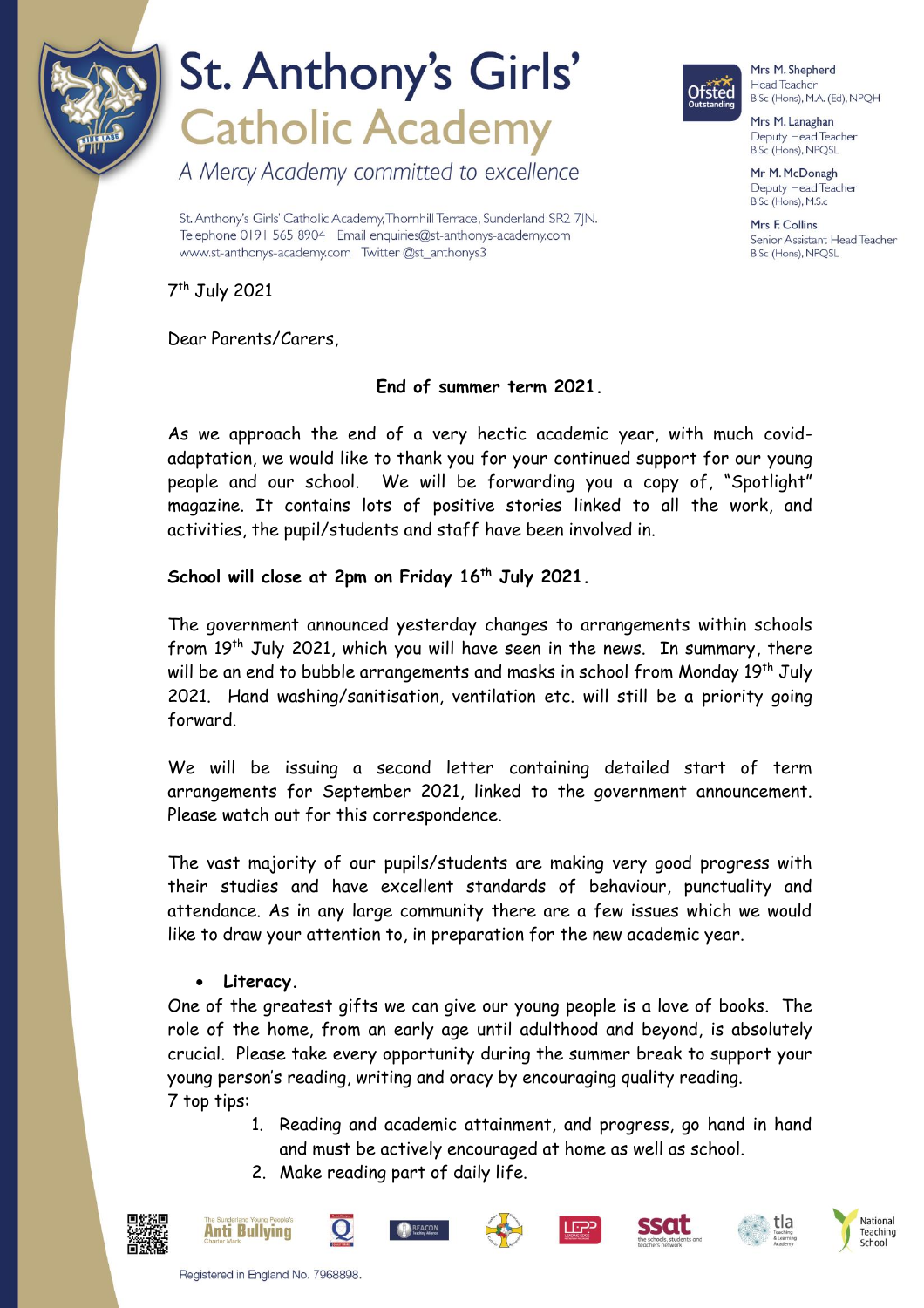

# St. Anthony's Girls' **Catholic Academy**

A Mercy Academy committed to excellence



Mrs M. Shepherd Head Teacher B.Sc (Hons), M.A. (Ed), NPQH

Mrs M. Lanaghan Deputy Head Teacher B.Sc (Hons), NPQSL

Mr M. McDonagh Deputy Head Teacher B.Sc (Hons), M.S.c

Mrs F Collins Senior Assistant Head Teacher B.Sc (Hons), NPQSL

St. Anthony's Girls' Catholic Academy, Thornhill Terrace, Sunderland SR2 7|N. Telephone 0191 565 8904 Email enquiries@st-anthonys-academy.com www.st-anthonys-academy.com Twitter @st\_anthonys3

- 3. Integrate reading with interests e.g. sport, history, science or similar.
- 4. Create a quiet, distraction-free, reading space.
- 5. Consider the number, and quality, of books your young person has access to.
- 6. Talk about the books that you have read with friends and family.
- 7. Visit book shops, second-hand book shops and choose books as gifts.

**Social Media.**

The inappropriate use of social media continues to cause problems in all schools and an inordinate amount of time is wasted managing issues linked to social media and excessive use is impacting upon the well-being of many young people. **No child under the age of 13 should be using social media**. Create social media free periods of time and days within the family.

7 Top Tips:

- 1. Keep phones out of sight so that they are out of mind.
- 2. Use apps/settings to help you limit time on social media.
- 3. Spend 30 minutes a day with one screen-free hobby.
- 4. Enjoy screen-free meal-times.
- 5. Avoid phones/screens in bedrooms to discourage late night use by young people, which then impacts upon their sleep and well-being.
- 6. Swap your phone/screen for a novel for the day.
- 7. Set an example to the young people in the house with regard to phone/screen use.

Issues which arise as a result of the inappropriate use of social media by our pupils/students outside of school are the responsibility of parents, who should report extremely serious concerns to the police.

### **Uniform.**

Our uniform policy is unchanged in decades. A reminder, that if your daughter is having her ears pierced during the school holidays then please ensure that this is undertaken early during the holiday period, so that earrings can be removed before she returns to school in September. No jewellery other than a wristwatch is permitted.